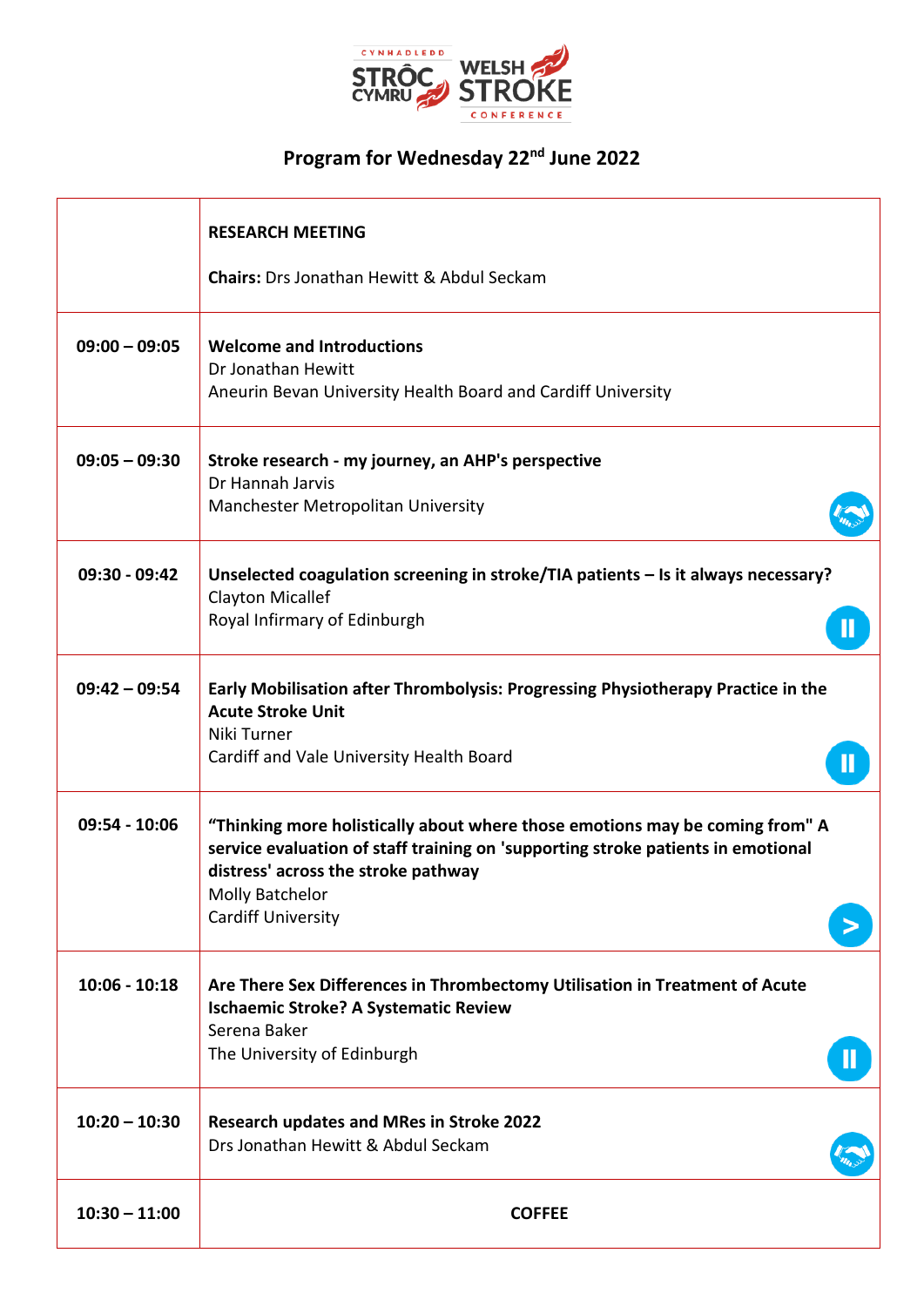|                 | <b>Parallel Session 1</b>                                                                                                                                                                                                                                                                                                                                                                                                                                                                                                                                                                                                                                                                                                                                                                                                                                                                                                                                                                                                                                                                                                      | <b>Parallel Session 2</b>                                                                                                                                                                                                                                                                                                                                                                                                                                                                                                                                                                                                                                                                                                                                                                                                                                                                                                                                                                                                                                                                                                                                                                                                                                                                                                                                                                                                                                                                                                                                                                   |
|-----------------|--------------------------------------------------------------------------------------------------------------------------------------------------------------------------------------------------------------------------------------------------------------------------------------------------------------------------------------------------------------------------------------------------------------------------------------------------------------------------------------------------------------------------------------------------------------------------------------------------------------------------------------------------------------------------------------------------------------------------------------------------------------------------------------------------------------------------------------------------------------------------------------------------------------------------------------------------------------------------------------------------------------------------------------------------------------------------------------------------------------------------------|---------------------------------------------------------------------------------------------------------------------------------------------------------------------------------------------------------------------------------------------------------------------------------------------------------------------------------------------------------------------------------------------------------------------------------------------------------------------------------------------------------------------------------------------------------------------------------------------------------------------------------------------------------------------------------------------------------------------------------------------------------------------------------------------------------------------------------------------------------------------------------------------------------------------------------------------------------------------------------------------------------------------------------------------------------------------------------------------------------------------------------------------------------------------------------------------------------------------------------------------------------------------------------------------------------------------------------------------------------------------------------------------------------------------------------------------------------------------------------------------------------------------------------------------------------------------------------------------|
| $11:00 - 12:40$ | <b>Good Clinical Practice: the Essentials</b><br>Cat Johnston and Marian Bough<br><b>Health and Care Research Wales</b><br>Good Clinical Practice (GCP) is the international<br>standard for research which covers all research<br>activity with humans. GCP training is a<br>requirement for many people working in health<br>care research. This interactive session will provide<br>an overview of the key GCP messages for high<br>quality research and how to apply GCP guidelines<br>to your stroke research practice.<br>Following the training, participants will be able to:<br>Understand the main GCP requirements<br>for their role in more detail<br>Know where to look for further<br>information and support in the future for<br>research practice<br>Following this session, interested delegates who<br>wish to obtain a GCP certificate will be advised<br>how to access the full Introduction to GCP course<br>or the GCP refresher course.<br>Please sign up for this workshop as there are<br>limited spaces available by emailing Dr Abdul<br>Seckam aseckam@cardiffmet.ac.uk to reserve<br>your place. | How can we improve rehabilitation for<br>young stroke survivors? (Live Research -<br><b>Focus Group Session)</b><br>Dr Hannah Jarvis<br>Manchester Metropolitan University<br>Dr Hannah Jarvis and the research team are running<br>a research (Delphi Technique) study as part of the<br>Welsh Stroke Conference to understand what you feel<br>is needed to improve rehabilitation of young adults<br>who have had a stroke. Your thoughts, experience<br>and suggestions are really important to us, and we<br>want to use them to shape our research.<br>It will be an interactive and innovative session<br>whereby responses from the questionnaire sent out<br>to delegates on registration about how you assess the<br>walking ability of young stroke survivors and what<br>you feel is needed to improve their care will be used<br>to inform discussion in the focus groups. During these<br>focus groups sessions, participants will:<br>Provide key feedback on questionnaire outcomes<br>$\bullet$<br>in order to derive a consensus on what is needed<br>to improve rehabilitation of young stroke<br>survivors<br>Take part in a research study and be<br>$\bullet$<br>acknowledged (should you wish) in the research<br>publication derived from it<br>Contribute to cutting edge research, informing<br>how, when and where research is needed to<br>improve rehabilitation of young stroke survivors.<br>Please sign up for this live session as there are<br>limited spaces available by emailing Dr Abdul<br>Seckam aseckam@cardiffmet.ac.uk to reserve your<br>place. |
| $12:40 - 13:30$ | <b>LUNCH and viewing of posters</b><br><b>WSNF Meeting (13:00-13:30)</b>                                                                                                                                                                                                                                                                                                                                                                                                                                                                                                                                                                                                                                                                                                                                                                                                                                                                                                                                                                                                                                                       |                                                                                                                                                                                                                                                                                                                                                                                                                                                                                                                                                                                                                                                                                                                                                                                                                                                                                                                                                                                                                                                                                                                                                                                                                                                                                                                                                                                                                                                                                                                                                                                             |